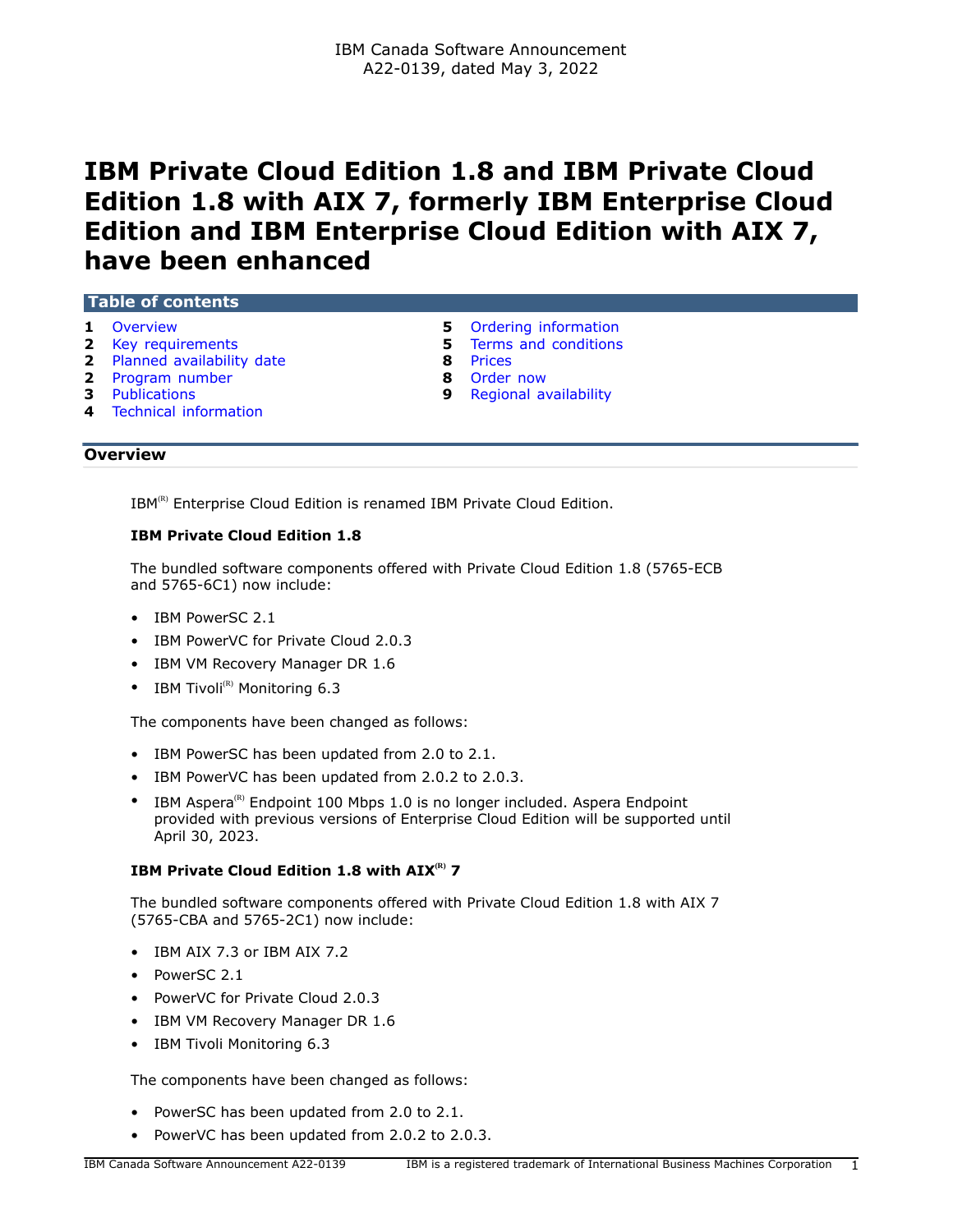• Aspera Endpoint 100 Mbps 1.0 is no longer included. Aspera Endpoint provided with previous versions of Enterprise Cloud Edition will be supported until April 30, 2023.

### **Additional information**

Clients with active Software Maintenance (SWMA) for earlier versions of Private Cloud Edition 1.8 with AIX 7 are entitled to upgrade to version 1.8 at no charge. To update, download, or install, see the [IBM Entitled Systems Support](https://www.ibm.com/servers/eserver/ess/index.wss) website.

Clients have a choice of AIX 7.3 or AIX 7.2.

Clients selecting AIX 7.2 can later update to AIX 7.3 at any time, providing SWMA is current.

Private Cloud Edition 1.8 and Private Cloud Edition 1.8 with AIX 7 each include an entitlement for a three-year subscription to IBM Cloud ${}^{\textrm{\tiny(R)}}$  Management Console (5765-CMT).

### <span id="page-1-0"></span>**Key requirements**

An IBM Power8, IBM Power9, IBM Power10, or higher, technology-based server.

# <span id="page-1-1"></span>**Planned availability date**

May 20, 2022

Availability within a country is subject to local legal requirements.

#### <span id="page-1-2"></span>**Program number**

| Program number                                                       | <b>VRM</b>                                                                                                    |                                                  |            |                                                                              |                                              | <b>Program name</b>                    |                                                                                                                                                                                                                                                        |
|----------------------------------------------------------------------|---------------------------------------------------------------------------------------------------------------|--------------------------------------------------|------------|------------------------------------------------------------------------------|----------------------------------------------|----------------------------------------|--------------------------------------------------------------------------------------------------------------------------------------------------------------------------------------------------------------------------------------------------------|
|                                                                      | 1.8.0                                                                                                         |                                                  |            |                                                                              |                                              |                                        |                                                                                                                                                                                                                                                        |
|                                                                      |                                                                                                               | <b>IBM Private Cloud Edition</b><br>Subscription |            |                                                                              |                                              |                                        |                                                                                                                                                                                                                                                        |
| 1.8.0                                                                |                                                                                                               |                                                  |            | <b>IBM Private Cloud Edition</b><br>with AIX 7                               |                                              |                                        |                                                                                                                                                                                                                                                        |
| 1.8.0<br><b>IBM Private Cloud Edition</b><br>with AIX 7 Subscription |                                                                                                               |                                                  |            |                                                                              |                                              |                                        |                                                                                                                                                                                                                                                        |
| 1-year                                                               | 2-year                                                                                                        |                                                  |            | 4-year                                                                       |                                              | 5-year                                 | <b>ALC</b>                                                                                                                                                                                                                                             |
| Program<br>number                                                    | Program<br>number                                                                                             |                                                  |            |                                                                              |                                              | Program<br>number                      | Program<br>number                                                                                                                                                                                                                                      |
| $5771 -$                                                             | 5772-                                                                                                         |                                                  |            | 5774-                                                                        |                                              | 5775-                                  | $5771 -$                                                                                                                                                                                                                                               |
| <b>ECB</b>                                                           | <b>ECB</b>                                                                                                    | <b>ECB</b>                                       |            | <b>ECB</b>                                                                   |                                              | <b>ECB</b>                             | <b>ECA</b>                                                                                                                                                                                                                                             |
| 1-year<br>Program<br>number                                          | <b>Maintenance</b><br><b>Maintenance</b><br>2-year<br>3-year<br><b>Program</b><br>Program<br>number<br>number |                                                  |            |                                                                              |                                              |                                        | <b>Maintenance</b><br>5-year<br>Program<br>number                                                                                                                                                                                                      |
| 5771-6C1                                                             | 5772-6C1                                                                                                      |                                                  | 5774-6C1   |                                                                              | 5775-6C1                                     |                                        |                                                                                                                                                                                                                                                        |
| 1-year<br>Program<br>number                                          | 2-year<br>Program<br>number                                                                                   |                                                  |            | 4-year                                                                       |                                              | 5-year<br>Program<br>number            | <b>ALC</b><br>Program<br>number                                                                                                                                                                                                                        |
| $5771 -$                                                             | 5772-                                                                                                         |                                                  |            | 5774-                                                                        |                                              | $5775-$                                | 5771-<br><b>CBB</b>                                                                                                                                                                                                                                    |
|                                                                      | <b>CBA</b>                                                                                                    | 1.8.0<br><b>CBA</b>                              | <b>CBA</b> | 3-year<br>Program<br>number<br>5773-<br>3-year<br>Program<br>number<br>5773- | <b>Maintenance</b><br>5773-6C1<br><b>CBA</b> | Program<br>number<br>Program<br>number | <b>IBM Private Cloud Edition</b><br><b>MaintenanceMaintenanceMaintenanceMaintenanceMaintenanceMaintenance</b><br><b>Maintenance</b><br>4-year<br>Program<br>number<br>MaintenanceMaintenanceMaintenanceMaintenanceMaintenanceMaintenance<br><b>CBA</b> |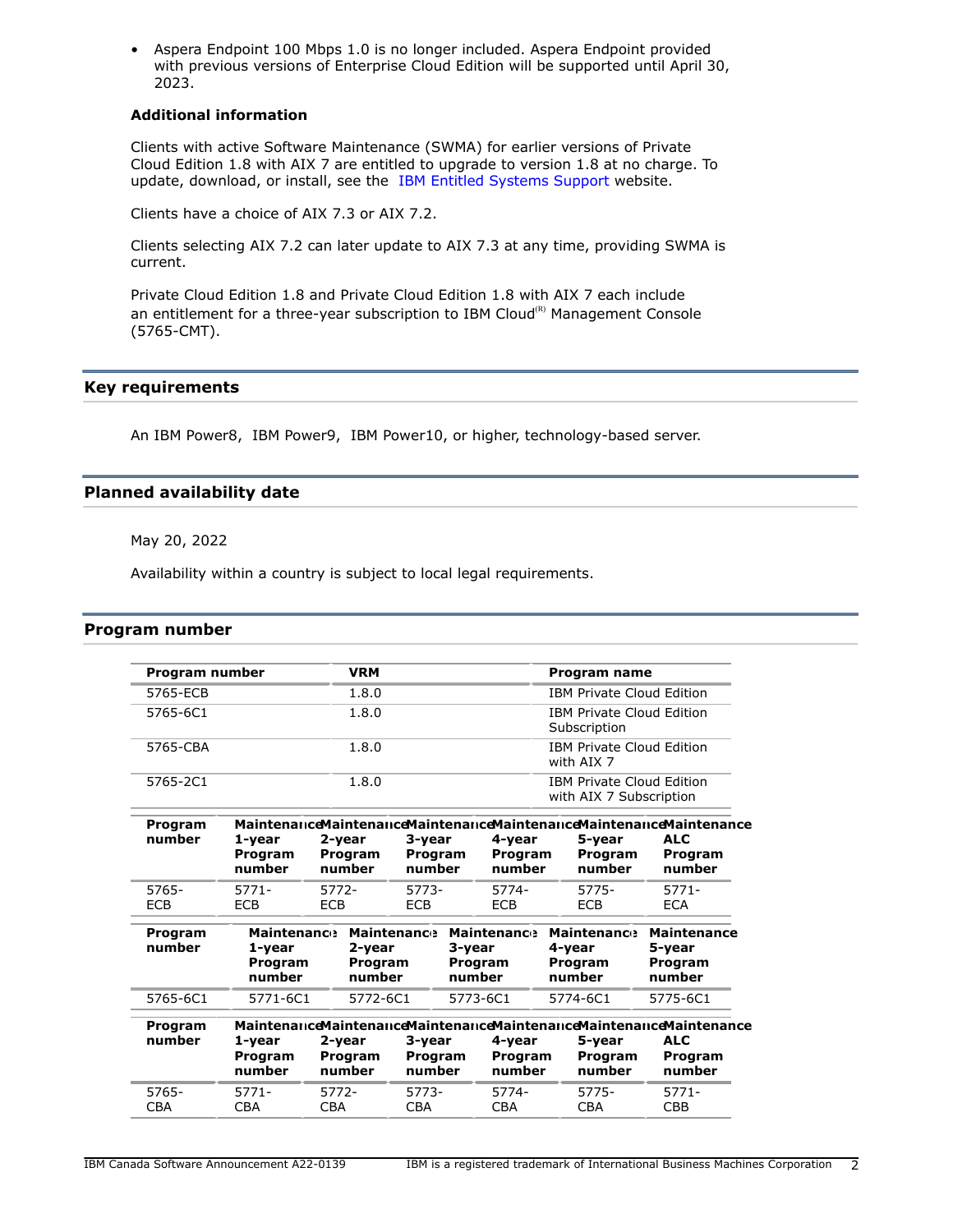| Program<br>number | 1-vear<br>Program<br>number | <b>Maintenance Maintenance</b><br>2-vear<br>Program<br>number | 3-vear<br>Program<br>number | <b>Maintenance Maintenance</b><br>4-vear<br>Program<br>number | Maintenance<br>5-vear<br>Program<br>number |
|-------------------|-----------------------------|---------------------------------------------------------------|-----------------------------|---------------------------------------------------------------|--------------------------------------------|
| 5765-2C1          | 5771-2C1                    | 5772-2C1                                                      | 5773-2C1                    | 5774-201                                                      | 5775-2C1                                   |

# **Offering Information**

Product information is available on the [IBM Offering Information](http://www.ibm.com/common/ssi) website.

# <span id="page-2-0"></span>**Publications**

None

### **Services**

#### **IBM Systems Lab Services**

Systems Lab Services offers infrastructure services to help build hybrid cloud and enterprise IT solutions. From servers to storage systems and software, Systems Lab Services can help deploy the building blocks of a next-generation IT infrastructure to empower a client's business. Systems Lab Services consultants can perform infrastructure services for clients on-line or onsite, offering deep technical expertise, valuable tools, and successful methodologies. Systems Lab Services is designed to help clients solve business challenges, gain new skills, and apply best practices.

Systems Lab Services offers a wide range of infrastructure services for IBM Power $R$ ) servers, IBM Storage systems, IBM  $Z^{(R)}$ , and IBM LinuxONE. Systems Lab Services has a global presence and can deploy experienced consultants on-line or onsite around the world.

For assistance, contact Systems Lab Services at ibmsls@us.ibm.com.

To learn more, see the [IBM Systems Lab Services](https://www.ibm.com/it-infrastructure/services/lab-services) website.

### **IBM ConsultingTM**

As transformation continues across every industry, businesses need a single partner to map their enterprise-wide business strategy and technology infrastructure. IBM Consulting is the business partner to help accelerate change across an organization. IBM specialists can help businesses succeed through finding collaborative ways of working that forge connections across people, technologies, and partner ecosystems. IBM Consulting brings together the business expertise and an ecosystem of technologies that help solve some of the biggest problems faced by organizations. With methods that get results faster, an integrated approach that is grounded in an open and flexible hybrid cloud architecture, and incorporating technology from IBM Research<sup>(R)</sup> and IBM Watson<sup>(R)</sup> AI, IBM Consulting enables businesses to lead change with confidence and deliver continuous improvement across a business and its bottom line.

For additional information, see the [IBM Consulting](https://www.ibm.com/consulting) website.

# **IBM Technology Support Services (TSS)**

Get preventive maintenance, onsite and remote support, and gain actionable insights into critical business applications and IT systems. Speed developer innovation with support for over 240 open-source packages. Leverage powerful IBM analytics and AI-enabled tools to enable client teams to manage IT problems before they become emergencies.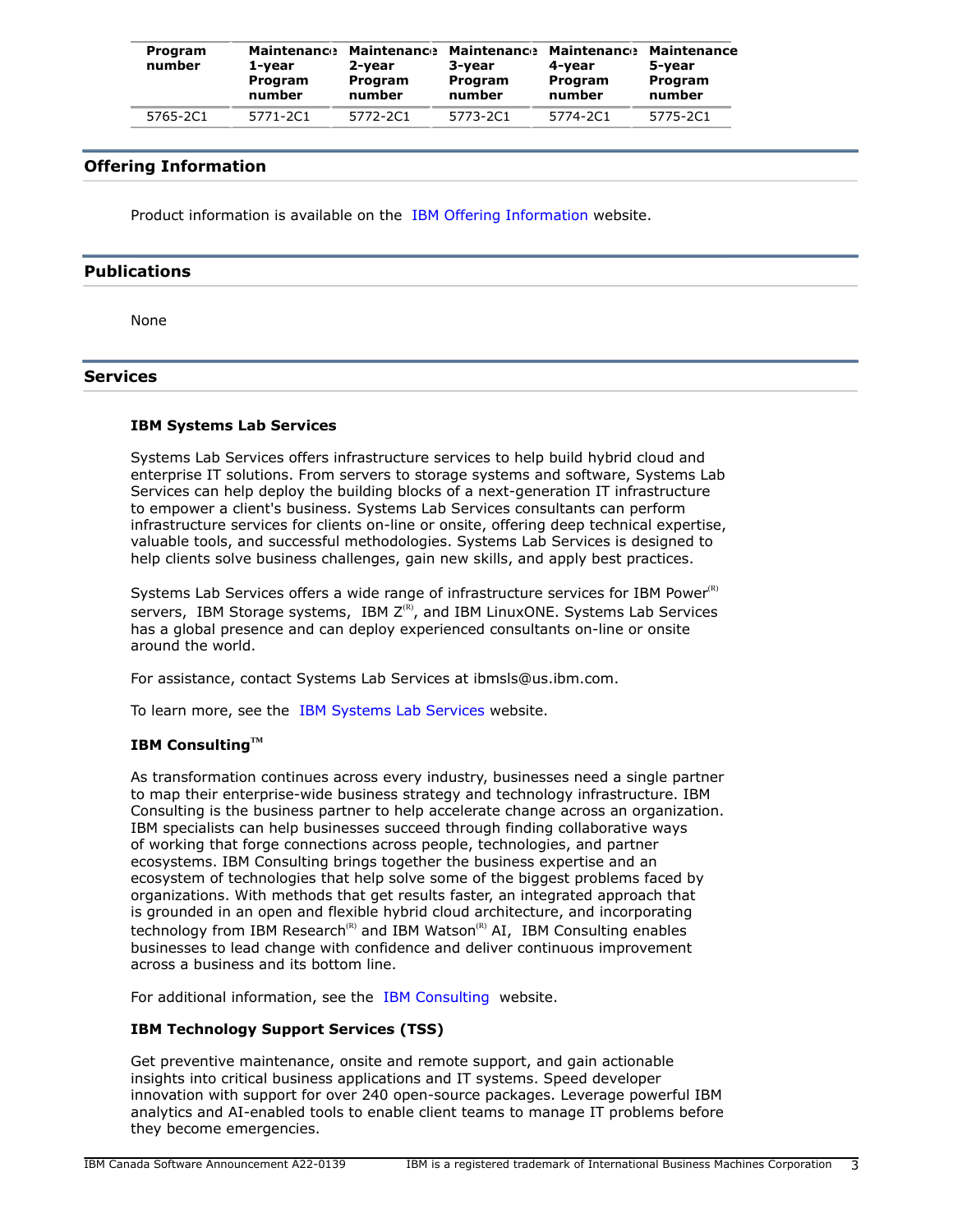TSS offers extensive IT maintenance and support services that cover more than one niche of a client's environment. TSS covers products from IBM and OEMs, including servers, storage, network, appliances, and software, to help clients ensure high availability across their data centre and hybrid cloud environment.

For details on available services, see the [Technology support for hybrid cloud](https://www.ibm.com/services/technology-support) [environments](https://www.ibm.com/services/technology-support) website.

#### **IBM Expert Labs**

Expert Labs can help clients accelerate their projects and optimize value by leveraging their deep technical skills and knowledge. With more than 20 years of industry experience, these specialists know how to overcome the biggest challenges to deliver business results that can have an immediate impact.

Expert Labs' deep alignment with IBM product development allows for a strategic advantage as they are often the first in line to get access to new products, features, and early visibility into roadmaps. This connection with the development enables them to deliver First of a Kind implementations to address unique needs or expand a client's business with a flexible approach that works best for their organization.

For additional information, see the [IBM Expert Labs](https://www.ibm.com/products/expertlabs) website.

# **IBM Security(R) Expert Labs**

With extensive consultative expertise on IBM Security software solutions, Security Expert Labs helps clients and partners modernize the security of their applications, data, and workforce. With an extensive portfolio of consulting and learning services, Expert Labs provides project-based and premier support service subscriptions.

These services can help clients deploy and integrate IBM Security software, extend their team resources, and help guide and accelerate successful hybrid cloud solutions, including critical strategies such as zero trust. Remote and on-premises software deployment assistance is available for IBM Cloud Pak $R$ <sup>(R)</sup> for Security, IBM Security QRadar<sup>(R)</sup>/QRoC, IBM Security SOAR/Resilient<sup>(R)</sup>, IBM i2<sup>(R)</sup>, IBM Security Verify, IBM Security Guardium<sup>(R)</sup>, and IBM Security MaaS360<sup>(R)</sup>.

For more information, contact Security Expert Labs at sel@us.ibm.com.

For additional information, see the [IBM Security Expert Labs](https://www.ibm.com/security/security-expert-labs) website.

# <span id="page-3-0"></span>**Technical information**

# **Specified operating environment**

#### *Hardware requirements*

A Power8, Power9, Power10, or later, technology-based server.

#### *Software requirements*

Not applicable.

#### *IBM Support*

[IBM Support](https://www.ibm.com/support) is your gateway to technical support tools and resources that are designed to help you save time and simplify support. IBM Support can help you find answers to questions, download fixes, troubleshoot, submit and track problem cases, and build skills. Learn and stay informed about the transformation of IBM Support, including new tools, new processes, and new capabilities, by going to the [IBM Support Insider](https://www.ibm.com/support/insider).

#### *Additional IBM support*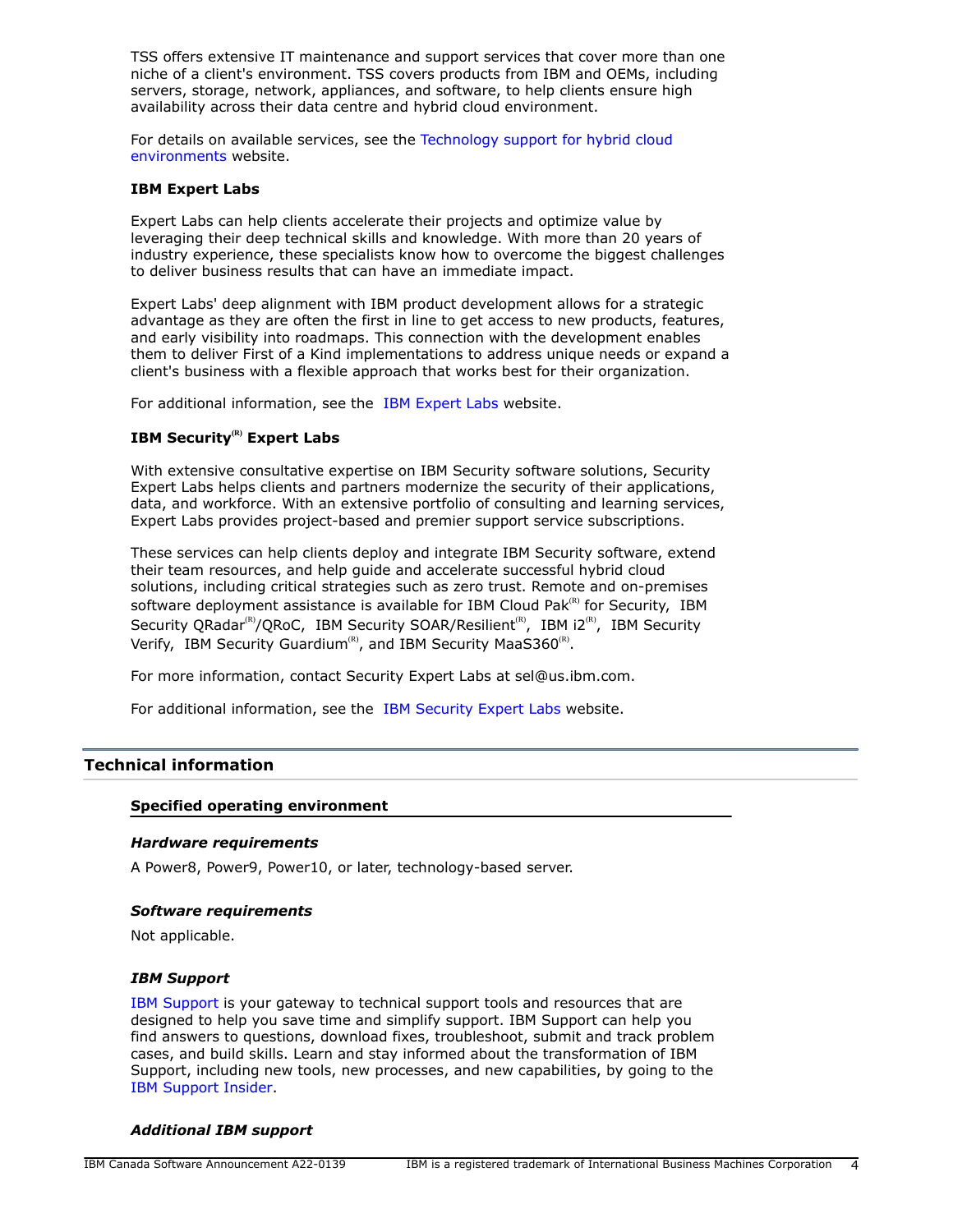### **IBM Client Engineering for Systems**

Client Engineering for Systems is a framework for accelerating digital transformation. It helps you generate innovative ideas and equips you with the practices, technologies, and expertise to turn those ideas into business value in weeks. When you work with Client Engineering for Systems, you bring pain points into focus. You empower your team to take manageable risks, adopt leading technologies, speed up solution development, and measure the value of everything you do. Client Engineering for Systems has experts and services to address a broad array of use cases, including capabilities for business transformation, hybrid cloud, analytics and AI, infrastructure systems, security, and more. Contact Client Engineering for Systems at sysgarage@ibm.com.

# **Planning information**

#### *Packaging*

This program, when downloaded from a website, contains the applicable IBM license agreement and License Information, if appropriate, which will be presented for acceptance at the time of installation of the program. For future reference, the license and License Information will be stored in a directory such as LICENSE.TXT.

#### <span id="page-4-0"></span>**Ordering information**

Consult your IBM representative or IBM Business Partner.

#### **Charge metric**

The charge metrics for these licensed products can be found in the following License Information documents:

| Program number | <b>License Information</b><br>document title                | <b>License Information</b><br>document number |
|----------------|-------------------------------------------------------------|-----------------------------------------------|
| 5765-ECB       | <b>IBM Private Cloud Edition</b>                            | L-AKKK-CB782H                                 |
| 5765-6C1       | <b>IBM Private Cloud Edition</b><br>Subscription            | L-AKKK-CB782H                                 |
| 5765-CBA       | <b>IBM Private Cloud Edition</b><br>with AIX 7              | L-AKKK-CB77VA and L-<br>AKKK-CB77SK           |
| 5765-2C1       | <b>IBM Private Cloud Edition</b><br>with AIX 7 Subscription | L-AKKK-CB77VA and L-<br>AKKK-CB77SK           |

Select your language of choice and scroll down to the Charge Metrics section. Follow-on releases, if any, may have updated terms. See the [License Information](https://www.ibm.com/software/sla/sladb.nsf/search?OpenForm) [documents](https://www.ibm.com/software/sla/sladb.nsf/search?OpenForm) website for more information.

# <span id="page-4-1"></span>**Terms and conditions**

The information provided in this announcement letter is for reference and convenience purposes only. The terms and conditions that govern any transaction with IBM are contained in the applicable contract documents such as the IBM International Program License Agreement, IBM International Passport Advantage<sup>(R)</sup> Agreement, and the IBM Agreement for Acquisition of Software Maintenance.

#### **Licensing**

IBM International Program License Agreement including the License Information document and Proof of Entitlement (PoE) govern your use of the program. PoEs are required for all authorized use.

#### **Software Maintenance**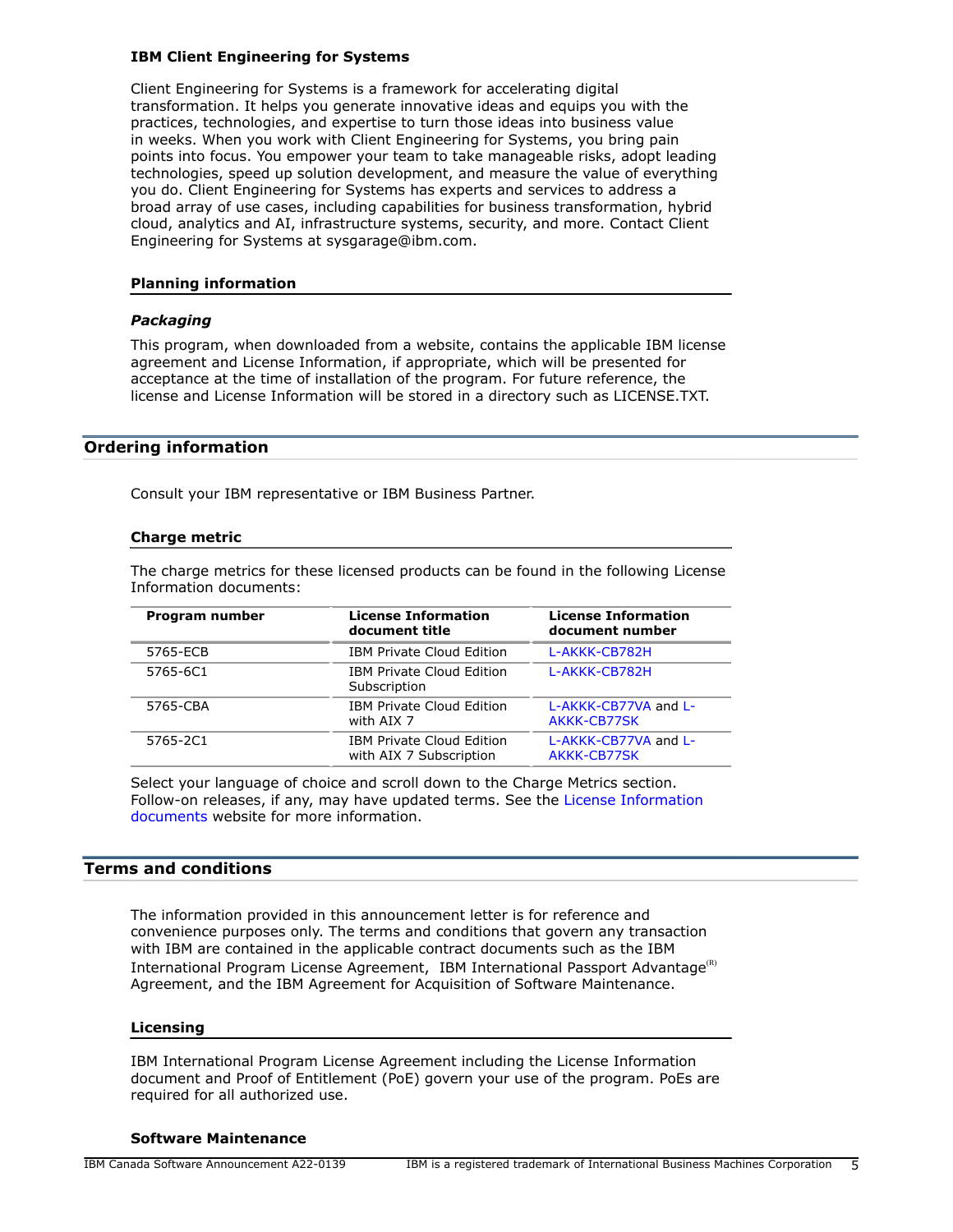The IBM Agreement for Acquisition of Software Maintenance (Z125-6011) applies for Subscription and Support (also referred to as Software Maintenance) and does not require client signatures.

Licenses under the IBM International Program License Agreement (IPLA) provide for support with ongoing access to releases and versions of the program. IBM includes one year of Software Subscription and Support (also referred to as Software Maintenance) with the initial license acquisition of each program acquired. The initial period of Software Subscription and Support can be extended by the purchase of a renewal option, if available. Two charges apply: a one-time license charge for use of the program and an annual renewable charge for the enhanced support that includes telephone assistance (voice support for defects during normal business hours), as well as access to updates, releases, and versions of the program as long as support is in effect.

# **License Information number**

The following License Information documents apply to the offerings in this announcement:

| Program number | <b>License Information</b><br>document title                | <b>License Information</b><br>document number<br>L-AKKK-CB782H |  |
|----------------|-------------------------------------------------------------|----------------------------------------------------------------|--|
| 5765-ECB       | IBM Private Cloud Edition                                   |                                                                |  |
| 5765-6C1       | IBM Private Cloud Edition<br>Subscription                   | L-AKKK-CB782H                                                  |  |
| 5765-CBA       | IBM Private Cloud Edition<br>with AIX 7                     | L-AKKK-CB77VA and L-<br>AKKK-CB77SK                            |  |
| 5765-2C1       | <b>IBM Private Cloud Edition</b><br>with AIX 7 Subscription | L-AKKK-CB77VA and L-<br>AKKK-CB77SK                            |  |

Follow-on releases, if any, may have updated terms. See the [License Information](https://www.ibm.com/software/sla/sladb.nsf/search?OpenForm) [documents](https://www.ibm.com/software/sla/sladb.nsf/search?OpenForm) website for more information.

# **Limited warranty applies**

Yes

# **Limited warranty**

IBM warrants that when the program is used in the specified operating environment, it will conform to its specifications. The warranty applies only to the unmodified portion of the program. IBM does not warrant uninterrupted or error-free operation of the program or that IBM will correct all program defects. You are responsible for the results obtained from the use of the program.

IBM provides you with access to IBM databases containing information about known program defects, defect corrections, restrictions, and bypasses at no additional charge. For further information, see the [IBM Support Guide](http://www.ibm.com/support/customercare/sas/f/handbook/home.html).

IBM will maintain this information for at least one year after the original licensee acquires the program (warranty period).

# **Money-back guarantee**

If for any reason you are dissatisfied with the program and you are the original licensee, you may obtain a refund of the amount you paid for it, if within 30 days of your invoice date you return the program and its PoE to the party from whom you obtained it. If you downloaded the program, you may contact the party from whom you acquired it for instructions on how to obtain the refund.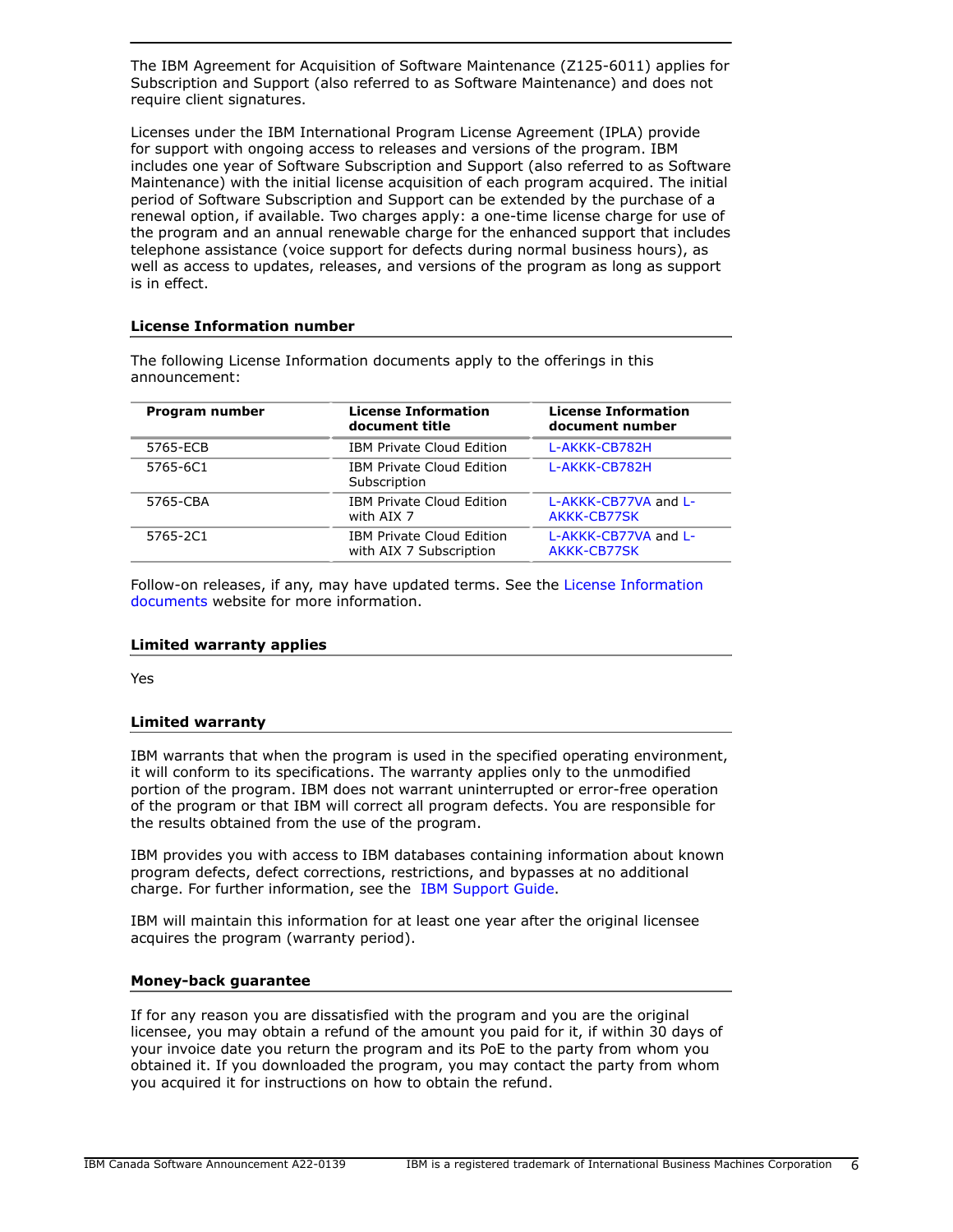For clarification, note that for programs acquired under any of IBM's On/Off Capacity on Demand (On/Off CoD) software offerings, this term does not apply since these offerings apply to programs already acquired and in use by you.

# **Volume orders (IVO)**

Yes. Contact your IBM representative.

# **Passport Advantage applies**

No

# **Usage restrictions**

Yes

For usage restrictions, see the License Information documents listed in this [Terms](#page-4-1) [and conditions](#page-4-1) section.

# **Software Subscription and Support applies**

For operating system software, the revised IBM Technology Support Services - Support Line for IBM Z offering provides usage and how-to support for those operating systems and associated products that are not available with the Software Subscription and Support (Software Maintenance) offering.

This can ensure total support coverage for your enterprise needs, including IBM and selected non-IBM products. For complete lists of products supported under both the current and revised offering, see the [Supported Product List](http://www-03.ibm.com/services/supline/products/index.html) website.

### **System i Software Maintenance applies**

No

# **Variable charges apply**

Yes

# **Educational allowance available**

Yes. A 15% education allowance applies to qualified education institution clients.

#### **Academic use allowance**

Yes

# **Statement of good security practices**

IT system security involves protecting systems and information through intrusion prevention, detection, and response to improper access from within and outside your enterprise. Improper access can result in information being altered, destroyed, or misappropriated or can result in misuse of your systems to attack others. Without a comprehensive approach to security, no IT system or product should be considered completely secure and no single product or security measure can be completely effective in preventing improper access. IBM systems and products are designed to be part of a regulatory compliant, comprehensive security approach, which will necessarily involve additional operational procedures, and may require other systems, products, or services to be most effective.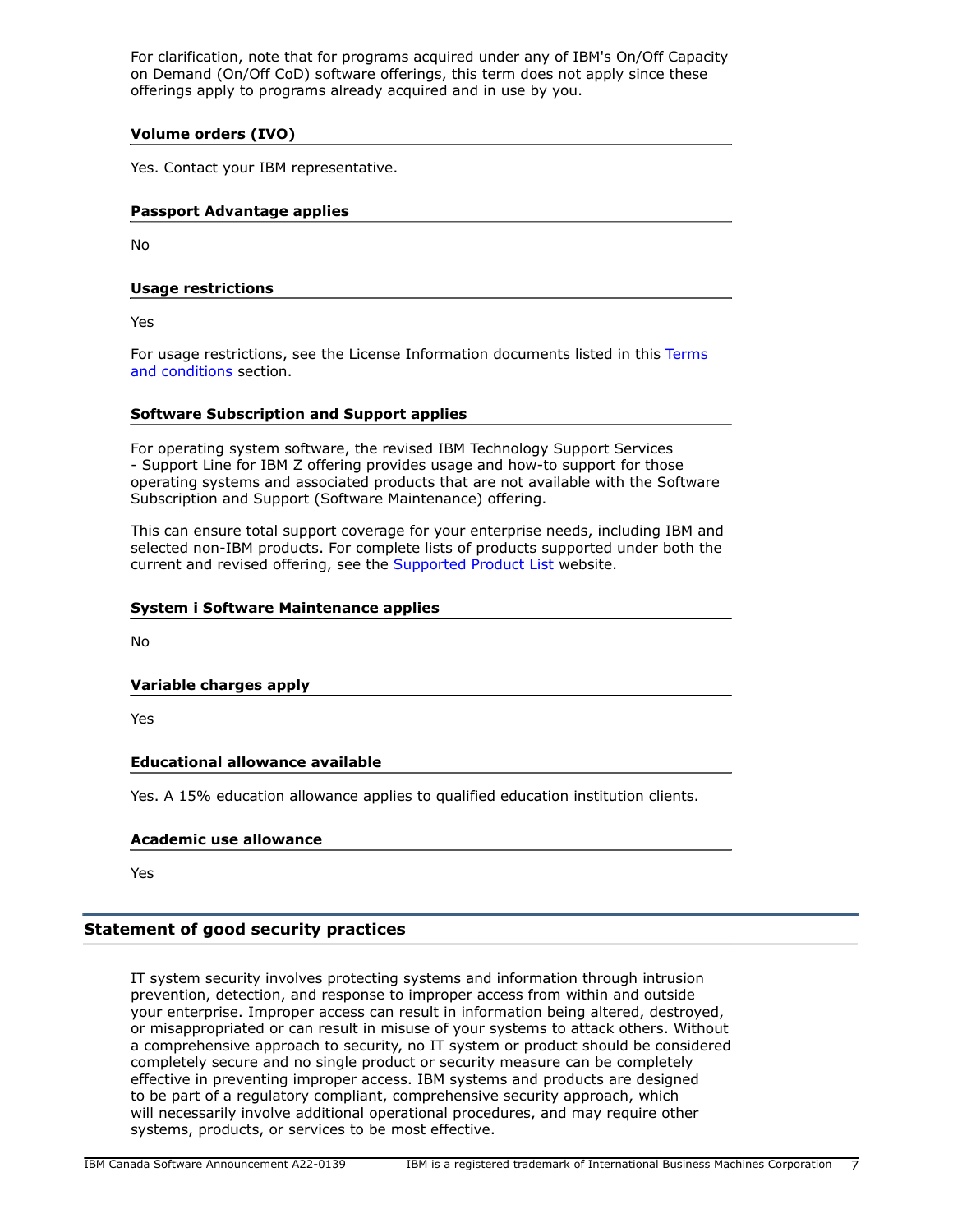**Important:** IBM does not warrant that any systems, products, or services are immune from, or will make your enterprise immune from, the malicious or illegal conduct of any party.

### <span id="page-7-0"></span>**Prices**

For all local charges, contact your IBM representative or your authorized IBM Business Partner.

**Variable charges:** The applicable processor-based one-time charge will be based on the group of the designated machine on which the program is licensed for use. If the program is designated to a processor in a group for which no charge is listed, the charge of the next higher group listed applies. For movement to a machine in a higher group, an upgrade charge equal to the difference in the then-current charges between the two groups will apply. For movement to a machine in a lower group, there will be no adjustment or refund of charges paid.

# **IBM Global Financing**

IBM Global Financing offers competitive financing to credit-qualified clients to assist them in acquiring IT solutions. Offerings include financing for IT acquisition, including hardware, software, and services, from both IBM and other manufacturers or vendors. Offerings (for all client segments: small, medium, and large enterprise), rates, terms, and availability can vary by country. Contact your local IBM Global Financing organization or go to the [IBM Global Financing](http://www.ibm.com/financing) website for more information.

IBM Global Financing offerings are provided through IBM Credit LLC in the United States, and other IBM subsidiaries and divisions worldwide to qualified commercial and government clients. Rates are based on a client's credit rating, financing terms, offering type, equipment type, and options, and may vary by country. Other restrictions may apply. Rates and offerings are subject to change, extension, or withdrawal without notice.

# <span id="page-7-1"></span>**Order now**

To order, contact the IBM Digital Sales Center, your local IBM representative, or your IBM Business Partner. To identify your local IBM representative or IBM Business Partner, call 800-IBM-4YOU (426-4968). For more information, contact the IBM Digital Sales Center.

Phone: 800-IBM-4YOU (426-4968)

Fax: 800-2IBM-FAX (242-6329)

For IBM representative: askibm@ca.ibm.com

For IBM Business Partner: pwcs@us.ibm.com

IBM Digital Sales Offices 3600 Steeles Ave. East Markham, ON L3R 9Z7, CA H7

The IBM Digital Sales Center, our national direct marketing organization, can add your name to the mailing list for catalogues of IBM products.

**Note:** Shipments will begin after the planned availability date.